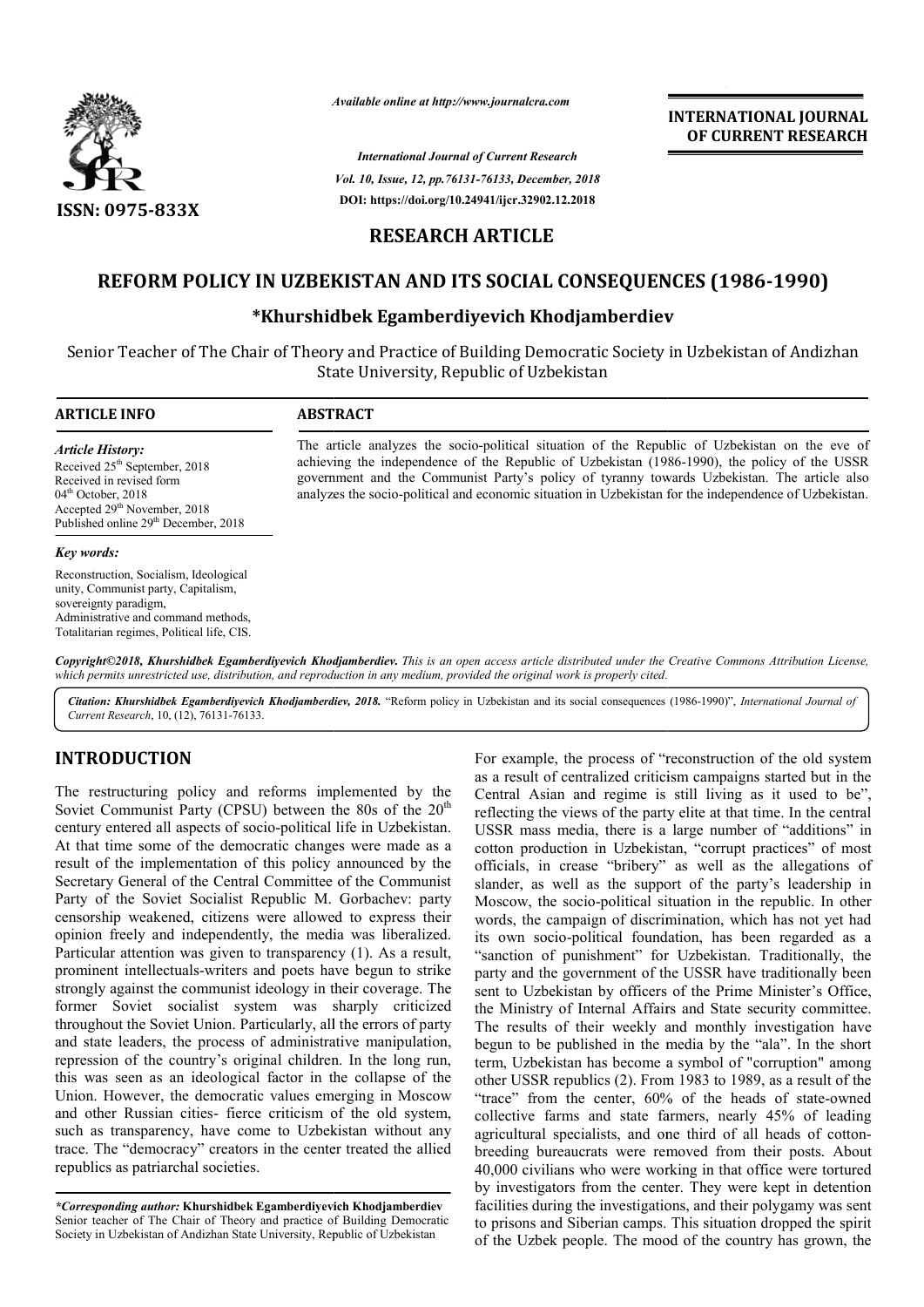lack of trust in the future, social depression, and passivity have become one of the peculiarities of that time. Of course, during the same period in other republics of the USSR campaigns were started to disclose various "crimes". However, the "cotton case" in Uzbekistan was declared as the most extreme crime in the whole union. Investigation into the "cotton case" has become a criminal "bestseller". By the second half of the 20th century, it began to be described as "the work of the Uzbeks." Television screens featured gold, gold coins and other precious items and sacks found in senior officials. The scale of this press attack was behind the planned implementation of the "general director" of the campaign as the leadership of the KPSS. Because at that time the center was unprecedented - 6 mln. tons of raw cotton, as a result of lack of opportunities to grow cotton in this amount, there was a political, social and economic crisis in the country. It was the centerpiece of the "cotton business" and "the case of the Uzbeks" in order to put pressure on the Uzbek leadership and to minimize the tension between the CPSU and the leadership of the Soviet state in Uzbekistan. The KPSS was rumors that the Uzbek population was "rich" to justify their repressive policies. The use of "cotton business" and "the work of the Uzbeks" in relation to an entire Uzbek nation, the promotion of the Uzbek people as a "negative image" of the whole union was not just social or legal injustice, but also a slander against an entire nation. It was no secret that during this period, the Soviet Union had been extending its influence to all the nations of the USSR in order to demonstrate the superiority of the socialist system in the Soviet Union, and that such cases were common to all the allied republics, even to the Russian republic. Therefore, similar campaigns in Uzbekistan have formed a negative attitude towards the Uzbek nation against the CPSU, the USSR. The people of the Republic of Uzbekistan, who have no innocent "evil", began to form a tendency toward nationalism and national values. By the end of the 80's of the 20th century, as a result of the policy pursued by the people not only by the government, but also by the national interests that contradicted the colonial policy of the center, historic, political and economic conditions were being established to achieve the independence of Uzbekistan.

The "rebuilding" reforms announced by the center were initially implemented in the political sphere. The economic sphere was again politically governed by the previous one. As a result of ignoring the laws of economic development and transforming it into an appendix of the communist ideology, the balance between the national economy and the sociopolitical life has been disrupted and as a result, there are problems with the state and local government. This situation has aggravated people's living conditions (3). The "reconstruction" reforms announced by the center were not supported by the people with economic difficulties; on the other hand, governance in the provinces, cities and districts was largely owned by local party organizations, and they also slowed down the deepening of reforms on the ground. After all, party organizations in the areas did not have the confidence that the reforms would have a positive effect. In Uzbekistan, which was a part of the Soviet Union at that time, the policy of "restructuring" was still under way. The tragedy of the 'restructuring' policy was that while the ruling party was in the hands of the party, it had begun to reform the representative bodies and self-governing bodies before rebuilding the party. To this end, the representative bodies sought to democratize the electoral system and improve the selection of candidates for the people's representation. The election of the first secretaries of the provincial, municipal and district party organizations as

chairmen of the relevant representative bodies has further aggravated political life. Because party leaders, who are not yet experienced by the representative bodies of the representative bodies, consider themselves the leader of the party organization, rather than the representative body. They sometimes did not have the power to govern and make decisions based on regular dialogue and debate with a parliamentary team that reminded them of street protests. Moreover, it was easy to manage the party organizations. Because, thousands of organizational organizations and their monthly salaried secretaries in each district and city were subordinate to the high party organizations on the basis of "democratic centralism." Similarly, enterprises, institutions, and educational institutions prefer to be in the hands of higher party bodies than the representative of the sentiments to the sentence, trying to keep their work teams stable. Also, on June 21, 1987, the election process for local representative bodies did not produce the expected results. In the first place, democratic principles were not included in the election process, as the party's organizations were weakened by the fact that the predominance of the majority of voters was prevalent in the pre-election campaign. As a result of the elections to local councils held in Uzbekistan, 106484 deputies were elected, 37709 (35.7%) workers and 29209 (27.7%) representatives of collective.

The majority of MPs represent Slavic nationalities and the majority of deputies in the large industrial enterprises due to the fact that the contribution of local minorities to the minority (more than 70% of the population of the republic was ethnic Uzbek, only 45.7% representatives of other Russian-speaking peoples. In 1987, there were more than 642,000 party members in the Republican Party organization, representing 3.3% of the country's population. According to the results of the elections 105,494 deputies were elected, of which 44.6% were members of the party. The remaining 96.7 5 of the members of the population were only 55.4% (58448). These results have shown that the influence of the Communist Party in Uzbekistan still remains. The "restructuring" policy was sought to reform the system of elections to the supreme councils and local representative bodies of all USSR republics. In practice, however, the form of elections was changed furiously, but their essence and significance remained unchanged. In February and April 1990, elections to the Supreme Soviet of multi-mandate constituencies were held in Uzbekistan. This election was held under the monopoly of the Communist Party. The outcome of the election and its results were aimed at a great deal of silence on the country's economic and political reforms, but its results did not bring any public-political stability. The main focus was on promoting the declarative character of the election. For example, in most constituencies, candidates were alternatively nominated (174 alternate candidates from 50 single mandate constituencies were not nominated). Therefore, according to the results of the elections, the number of workers, collective farmers, women and youth fell sharply among the deputies. Approximately 95 percent of the elected deputies were Communists (4). Because all the sub-organizations of the party interfered with the electoral process and took all possible measures to be taken to select the candidates they wanted. While the democratic transformation of the "Reconstruction" period was characteristic of the declarative nature, the multiplicity and mass rallies and meetings, as well as the rise of some informal organizations, resulted in the problems that have been accumulated during the period of the totalitarianism of the 1970s, which are characterized by the signs of socio-political